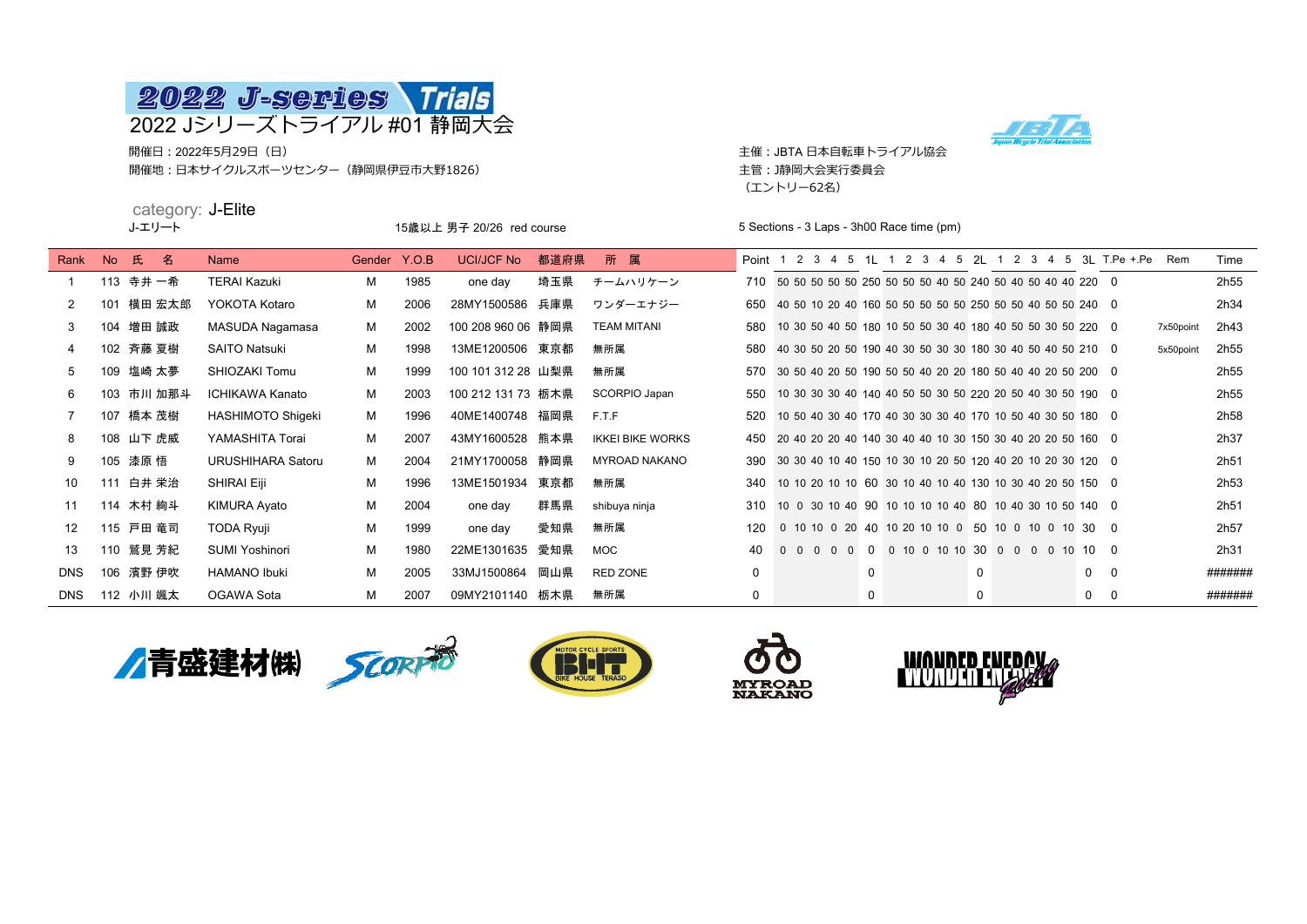

開催日 : 2022年5月29日(日) しょうきょうしょう しょうしゅう こうしゅう こうしゅう こうしゅう こうしゅう キ催 : JBTA 日本自転車トライアル協会 開催地:日本サイクルスポーツセンター(静岡県伊豆市大野1826) きゅうしゃ こうしゃ こうしゃ キ管: J静岡大会実行委員会

(エントリー62名)



category: M-Cadets<br>M-カデット 12-29歳 男子 13-29歳 女子 green course 5 Sections - 3 Laps - 3h00 Race time (pm) Rank No 氏 名 Name Gender Y.O.B UCI/JCF No 都道府県 所 属 Point 1 2 3 4 5 1L 1 2 3 4 5 2L 1 2 3 4 5 3L T.Pe +.Pe Rem Time 1 201 森 蒼汰郎 MORI Sotaro M 2008 100 209 841 14 静岡県 MYROAD NAKANO 650 50 50 10 40 200 50 40 50 40 50 40 50 50 50 50 50 50 50 220 0 2h57 2 202 内田 遥斗 UCHIDA Haruto M 2007 43MY2100253 熊本県 IKKEI BIKE WORKS 630 50 50 40 30 50 50 50 50 50 10 50 50 10 40 50 50 20 40 200 0 3x40point 2h51 3 212 柳橋 航 YANAGIBASHI Ko M 2005 13MJ1400797 東京都 青梅エクストリームスポーツ協会 630 30 40 50 30 50 200 50 20 50 40 180 50 50 50 50 50 50 50 0 2x40point 2h56 4 211 内田 湊太 UCHIDA Sota M 2009 43MY2100254 熊本県 IKKEI BIKE WORKS 610 30 40 40 30 40 180 50 30 50 30 40 200 50 50 50 50 50 50 230 0 2h53 5 203 市川 琉那 ICHIKAWA Runa F 2006 100 611 380 70 栃木県 SCORPIO Japan 560 30 30 50 20 40 170 20 30 40 30 50 170 40 50 50 30 50 220 0 2h57 6 208 杉本 陽汰 SUGIMOTO Yota M 2006 21MY1802044 静岡県 MYROAD NAKANO 540 30 50 50 20 40 190 40 40 50 20 30 180 30 40 30 30 40 170 0 2h55 7 206 難波 貴彦 NAMBA Yoshihiko M 2008 33MY2000198 岡山県 RED ZONE 470 10 30 50 30 40 160 40 30 0 30 40 140 30 30 50 20 40 170 0 2h46 8 210 木村 倭 KIMURA Yamato M 2009 21MY2101403 静岡県 トライアルライダース 440 30 30 50 20 10 140 20 10 50 20 40 140 30 30 30 30 30 30 40 160 0 3h00 9 204 伊福 柾 IFUKU Masaki M 2005 27MJ1702472 大阪府 Team KT 420 0 30 10 20 40 100 10 30 50 30 30 150 30 30 50 20 40 170 0 2h55 10 205 杉本 祐人 SUGIMOTO Yuto M 2008 21MY1802045 静岡県 MYROAD NAKANO 400 20 20 10 40 110 10 30 40 20 20 120 30 30 50 20 40 170 0 2h36 11 209 柴田 凜太郎 SHIBATA Rintaro M 2008 11MY2101159 埼玉県 SCORPIO JAPAN 340 10 10 0 10 20 50 20 30 50 0 40 140 30 20 50 10 40 150 0 2h58 12 207 人見 星衣來 HITOMI Seira F 2008 100 946 485 40 栃木県 無所属 330 20 20 30 0 40 110 30 20 30 0 20 100 30 10 40 0 40 120 0 2h59









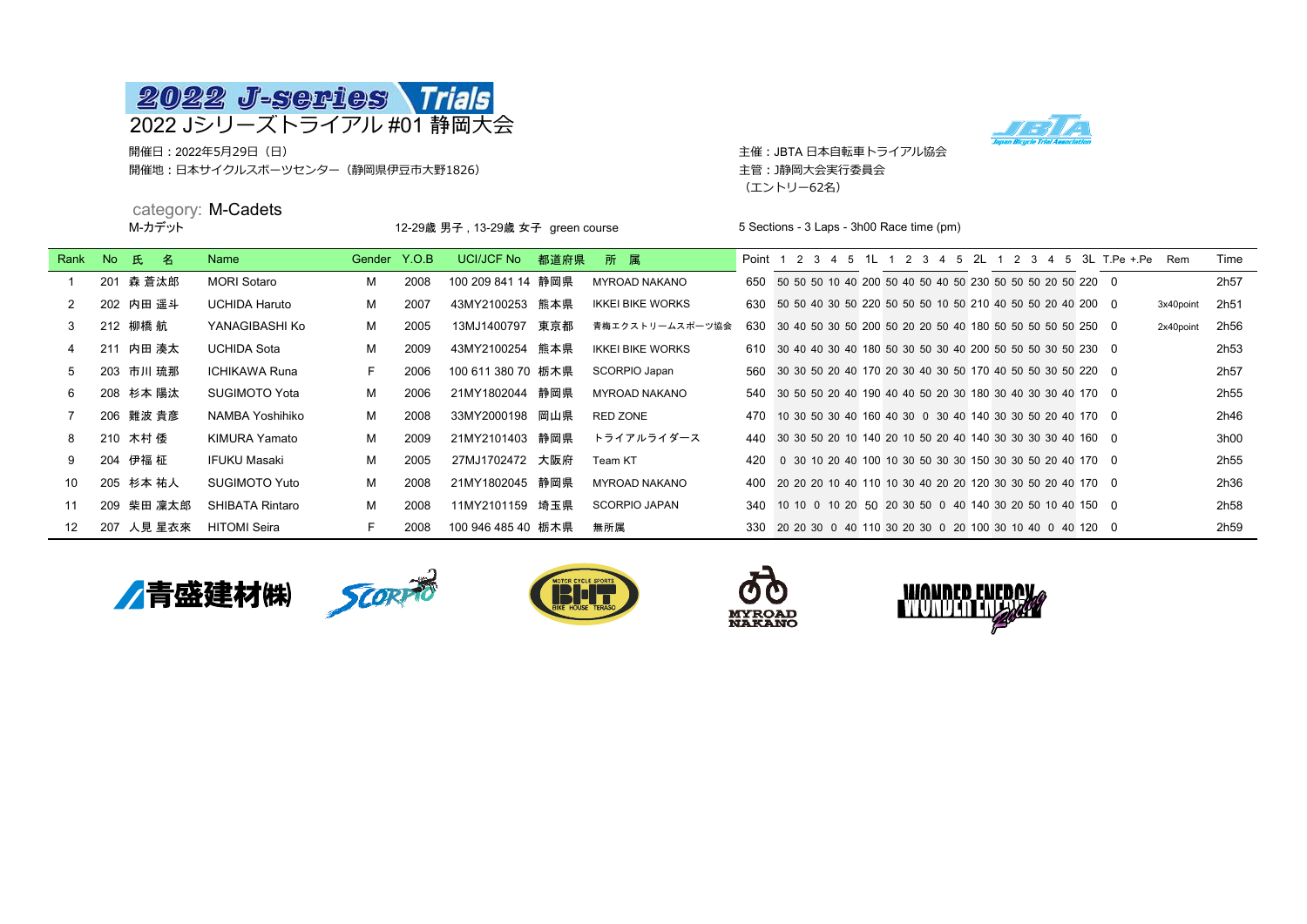

開催日 : 2022年5月29日(日) しかしゃ こうしゃ こうしゃ こうしゃ こうしゃ こうしゃ こうしゃ 主催 : JBTA 日本自転車トライアル協会 開催地:日本サイクルスポーツセンター(静岡県伊豆市大野1826) またのはない このはない こうかい 主管: J静岡大会実行委員会

category: Masters



(エントリー62名)

|            |           |           | マスターズ | <u>valuyu ya mashuis</u> | 30歳以上 男子 gray course |      |                 |          |                      |       |                                             | 5 Sections - 2 Laps - 2h30 Race time (am) |  |   |  |  |  |   |                                            |                                     |           |          |  |
|------------|-----------|-----------|-------|--------------------------|----------------------|------|-----------------|----------|----------------------|-------|---------------------------------------------|-------------------------------------------|--|---|--|--|--|---|--------------------------------------------|-------------------------------------|-----------|----------|--|
| Rank       | <b>No</b> | 氏         | 名     | Name                     | Gender Y.O.B         |      | UCI/JCF No      | 都道府県     | 所 属                  | Point |                                             |                                           |  |   |  |  |  |   |                                            | 1 2 3 4 5 1L 1 2 3 4 5 2L T.Pe +.Pe | Rem       | Time     |  |
|            |           | 313 石黒 将士 |       | <b>ISHIGURO Masashi</b>  | м                    | 1982 | one day         | 東京都      | 無所属                  | 470   | 50 50 50 50 40 240 50 50 50 50 30 230 0     |                                           |  |   |  |  |  |   |                                            |                                     |           | 1h42     |  |
| 2          |           | 303 柳橋岳人  |       | YANAGIBASHI Takato       | м                    | 1973 | 13ME1901408     | 東京都      | 青梅エクストリームスポーツ協会      |       |                                             |                                           |  |   |  |  |  |   | 440 50 50 50 0 50 200 50 50 50 50 40 240 0 |                                     |           | 2h19     |  |
| 3          |           | 305 寺曽 秀明 |       | <b>TERASO Hideaki</b>    | м                    | 1974 | 34MM1200617 広島県 |          | <b>TEAM TERASO</b>   | 420   | 40 40 50 40 50 220 40 50 50 30 30 200 0     |                                           |  |   |  |  |  |   |                                            |                                     |           | 2h22     |  |
| 4          |           | 308 瀧口 慎也 |       | <b>TAKIGUCHI Shinya</b>  | М                    | 1984 | 28MM2200226 兵庫県 |          | <b>TEAM boldness</b> |       | 390 30 30 50 50 40 200 30 50 50 10 50 190 0 |                                           |  |   |  |  |  |   |                                            |                                     |           | 2h23     |  |
| 5          |           | 310 今津 崇継 |       | IMAZU Takatsugu          | м                    | 1988 | one day         | 滋賀県      | 無所属                  |       | 370 30 40 40 50 50 210 20 30 50 30 30 160 0 |                                           |  |   |  |  |  |   |                                            |                                     |           | 2h24     |  |
| 6          |           | 301 浅田 敬義 |       | ASADA Takayoshi          | м                    | 1979 | 27ME1901360     | 大阪府      | SunRiseUp            |       | 280 20 30 30 40 10 130 20 20 40 50 20 150 0 |                                           |  |   |  |  |  |   |                                            |                                     |           | 2h26     |  |
|            |           | 306 西崎 勝也 |       | NISHIZAKI Katsuya        | м                    | 1958 | 34ME1200016 広島県 |          | BikenBici Japan      | 260   |                                             |                                           |  |   |  |  |  |   | 20 40 0 0 10 70 20 20 50 50 50 190 0       |                                     | 3x50point | 1h50     |  |
| 8          |           | 307 山崎 克哉 |       | YAMAZAKI Katsuya         | м                    | 1969 | 21MM2200460 静岡県 |          | <b>MYROAD NAKANO</b> | 260   |                                             |                                           |  |   |  |  |  |   | 20 30 40 20 10 120 20 20 40 20 40 140 0    |                                     | 0x50point | 2h16     |  |
| 9          |           | 304 小松 龍一 |       | <b>KOMATSU Ryuichi</b>   | м                    | 1988 | 14ME1200088     | 神奈川県 HWC |                      |       |                                             |                                           |  |   |  |  |  |   | 210 30 10 40 10 30 120 10 10 40 10 20 90 0 |                                     |           | 2h17     |  |
| 10         |           | 312 鈴木 竜司 |       | SUZUKI Ryuji             | М                    | 1974 | one day         | 静岡県      | <b>MYROAD NAKANO</b> | 170   | 10 10 30 10 20 80 10 10 20 30 20 90 0       |                                           |  |   |  |  |  |   |                                            |                                     |           | 2h17     |  |
| 11         |           | 302 古崎 潤  |       | <b>FURUSAKI Jun</b>      | м                    | 1974 | 27ME0500437     | 大阪府      | 無所属                  | 90    | 20 10 0 10 0 40 20 0 20 10 0 50 0           |                                           |  |   |  |  |  |   |                                            |                                     |           | 2h17     |  |
| 12         |           | 311 波江 俊輔 |       | <b>NAMIE Shunsuke</b>    | м                    | 1987 | one day         | 静岡県      | <b>MYROAD NAKANO</b> | 80    | 20 0 0 10 10 40 20 0 10 10 0 40 0           |                                           |  |   |  |  |  |   |                                            |                                     |           | 2h17     |  |
| <b>DNS</b> |           | 309 山田 喜靖 |       | YAMADA Yoshiyasu         | м                    | 1989 | 17MM1300958     | 長野県      | 無所属                  | 0     |                                             |                                           |  | 0 |  |  |  | 0 | $\mathbf 0$                                |                                     |           | ######## |  |

|      | : Benjamins<br>category:<br>ベンジャミン |           |           |                     |              | 10-18歳 男子 , 11歳以上 女子 blue course |                   |      |                            |         |                                             | 5 Sections - 2 Laps - 2h30 Race time (am) |  |  |  |  |  |                               |  |                  |  |  |
|------|------------------------------------|-----------|-----------|---------------------|--------------|----------------------------------|-------------------|------|----------------------------|---------|---------------------------------------------|-------------------------------------------|--|--|--|--|--|-------------------------------|--|------------------|--|--|
| Rank | No                                 | 氏         | 名         | Name                | Gender Y.O.B |                                  | <b>UCI/JCF No</b> | 都道府県 | 所属                         | Point 1 | 2 3 4 5                                     |                                           |  |  |  |  |  | 1L 1 2 3 4 5 2L T.Pe +.Pe Rem |  | Time             |  |  |
|      |                                    | 401 樋口 瞬  |           | <b>HIGUCHI Shun</b> | м            | 2011                             | 101 225 274 51    | 愛知県  | <b>TEAM MITANI</b>         | 450     | 30 50 50 50 50 230 50 40 50 40 40 220 0     |                                           |  |  |  |  |  |                               |  | 1h <sub>54</sub> |  |  |
|      |                                    | 402 板谷 彼香 |           | ITADANI Kanoka      | F.           | 2009                             | 27FY1901185       | 大阪府  | SCORPIO Japan              | 440     | 40 20 50 50 50 210 40 40 50 50 50 230 0     |                                           |  |  |  |  |  |                               |  | 2h11             |  |  |
|      |                                    | 403 岩村 昌幸 |           | IWAMURA Masayuki    | м            | 2011                             | 13MY2001187       | 東京都  | 無所属                        |         | 410 20 10 50 50 50 180 40 40 50 50 50 230 0 |                                           |  |  |  |  |  |                               |  | 2h14             |  |  |
| 4    |                                    |           | 404 山下 鎧威 | YAMASHITA Gai       | м            | 2011                             | 43MY1901012 熊本県   |      | <b>IKKEI BIKE WORKS</b>    |         | 340 20 20 50 40 50 180 30 30 50 30 20 160 0 |                                           |  |  |  |  |  |                               |  | 1h <sub>57</sub> |  |  |
| 5    |                                    | 405 福田 栄人 |           | <b>FUKUDA Eito</b>  | м            | 2010                             | 13MY2000478 東京都   |      | Dreamseeker Jr Racing Team | 210     | 10 20 40 10 20 100 20 20 40 10 20 110 0     |                                           |  |  |  |  |  |                               |  | 1h <sub>55</sub> |  |  |
| 6    |                                    | 406 杉本 智哉 |           | SUGIMOTO Tomoya     | м            | 2011                             | 21MY1900898 静岡県   |      | MYROAD NAKANO              | 140     | 10 10 10 20 20 70 10 20 20 0 20 70 0        |                                           |  |  |  |  |  |                               |  | 2h13             |  |  |